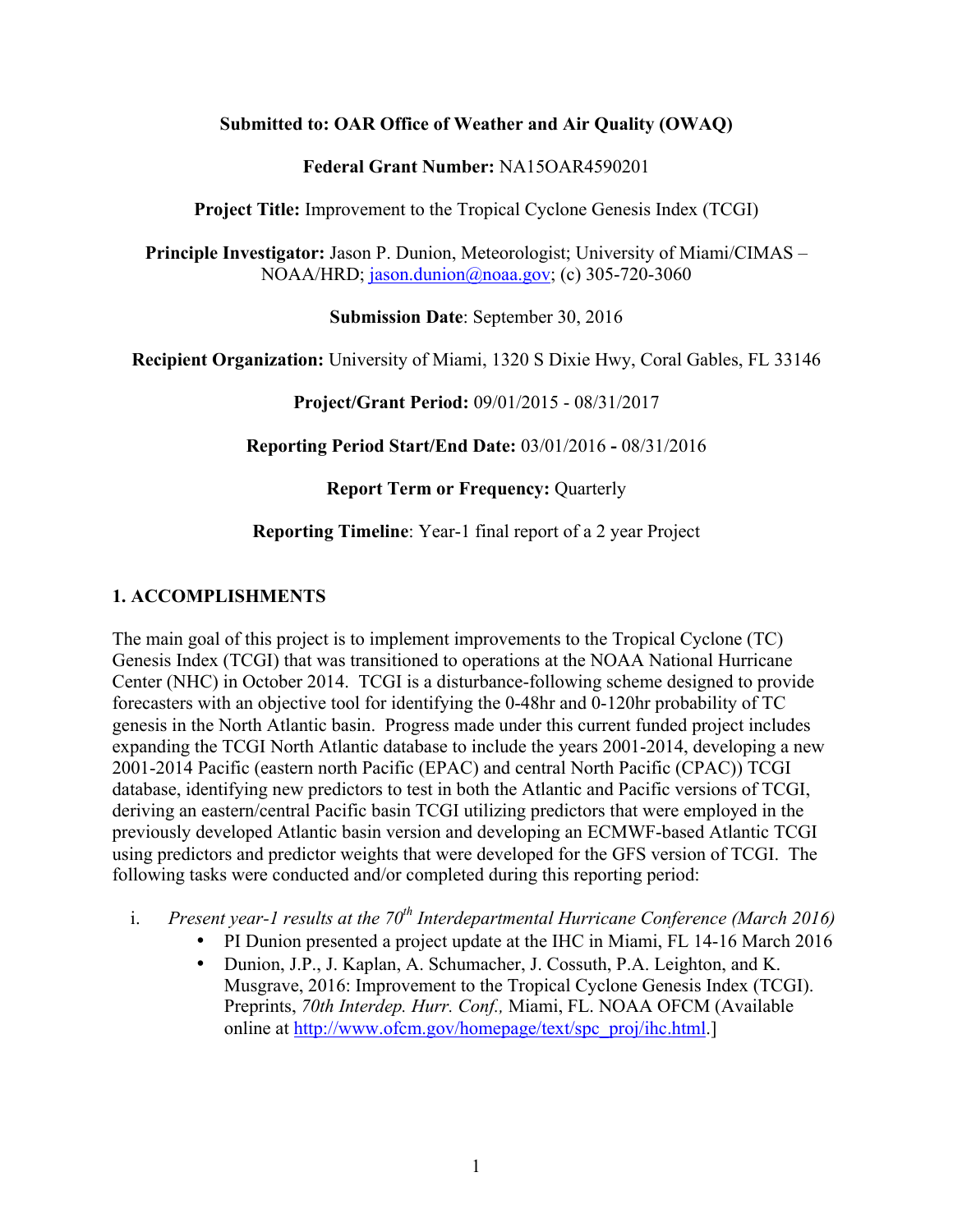- *ii. Begin development of an ECMWF-based Atlantic TCGI using predictors and predictor weights that were developed for the GFS version of TCGI (April 2016)*
	- ERA-Interim data has been collected and is currently being formatted for use in development of ECMWF-based Atlantic TCGI.
	- This project deliverable is nearing completion and is anticipated to completed by December 2016 (~75% complete).
- *iii. Develop and test graphical TCGI products with real-time cases (August-October 2016)*
	- Based on feedback from the NOAA NHC points of contact on this project, development of a graphical version of TCGI has been eliminated as a funded deliverable for this current project.
- *iv. Begin sensitivity testing for optimal combinations of Atlantic and Pacific TCGI predictors (GFS version);(June-November 2016)* 
	- New TCGI predictors have been added to the 2001-2014 Atlantic and East Pacific datasets. Predictors from these new datasets include WWLLN lightning and Tropical Overshooting Tops (only available in the Atlantic). New predictors calculated from the GFS analyses include (1) relative humidity calculated at 850- 600 hPa and at 1000-925 hPa, (2) moisture convergence at 850 hPa, (3) vertical wind shear magnitude and direction for the 850-500 hPa layer, (4) generalized vertical wind shear from 1000-100 hPa, and (5) vorticity x divergence at 850 hPa.
	- All area-averaged predictors were generated using the original TCGI 0-500 km radius search radius as well as a new 0-200 km search radius.
	- All of the FORTRAN code that is used to process the developmental genesis datasets and subsequently derive the TCGI was modified to make it possible to assess the significance of the eight recently developed TCGI predictors as well as to evaluate the impact of varying the averaging radius of each of the GFS-based environmental variables from 200-500 km.
	- Sensitivity tests were conducted to assess the significance of the eight newly developed TCGI predictors as well as to evaluate the impact of using the environmental variables that were averaged over the smaller 200 km versus the 500 km radius that is currently employed to evaluate the GFS environmental variables in the current real-time version of the TCGI for both the Atlantic and eastern and central Pacific basins. Fig. 1 shows the impact of averaging the GFSbased environmental variables that are employed in the current real-time version of the TCGI averaged over an annulus of 200-km versus 500-km radius for a homogeneous set of cases from the 2001-2014 developmental Atlantic and central/eastern Pacific basin samples. It can be seen that employing the variables that had been averaged over the smaller 200-km averaging radius results in a substantial increase in the Brier Skill Score in both basins for both the 0-48-h and 0-120-h versions of the TCGI particularly at the 0-48-h lead time.
	- This project deliverable is nearing completion and is anticipated to completed by December 2016 (~80% complete).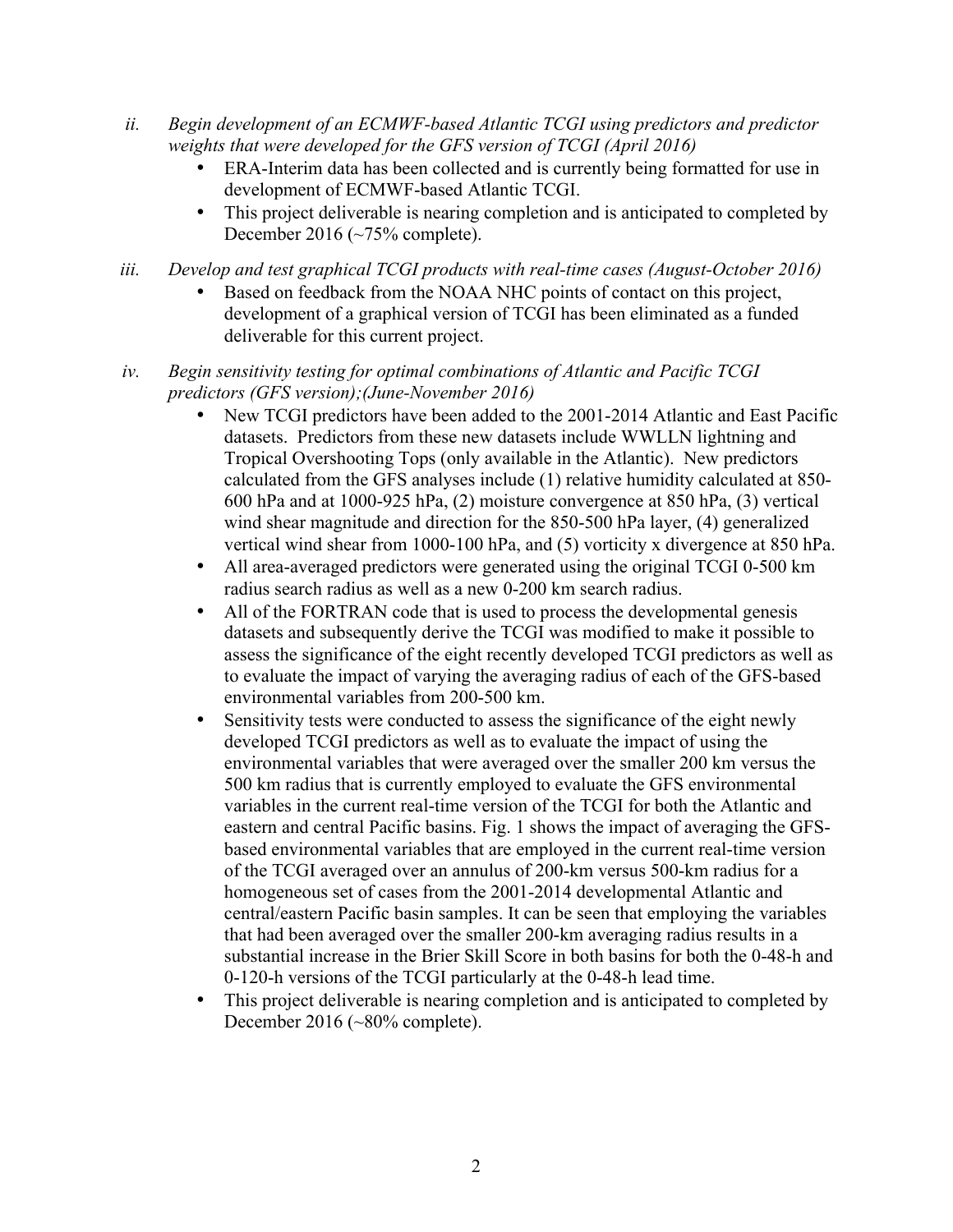

Fig. 1: Brier Skill Score (relatively to climatology) for the newly expanded 2001-2014 Atlantic (blue shading) and the newly developed 2001-2014 eastern/central Pacific (red shading) TCGI invest databases. The skill for 0-48 hr and 0-120 hr was determined using the six predictors that are currently used in the operational TCGI using the (left) current 0-500 km predictor search radii and (right) the newly developed/tested 0-200 km predictor search radius.

The proposed deliverables listed above (i-iv) are either completed or on track for completion according to the proposed timeline. This project is in the developmental year-1 phase and no training or professional development efforts apply to this reporting period. The code for producing the deliverable of this project (an upgraded TCGI for the North Atlantic and new version of TCGI for the eastern and central North Pacific) in on track tot be turned over to NOAA in August 2017 at which time it can disseminated to communities of interest. Current plans include completing deliverables ii and iv and beginning to work on the next set of deliverables:

| March 2017    | Present year-2 results at IHC                                                           |
|---------------|-----------------------------------------------------------------------------------------|
| April 2017    | Based on POC and IHC feedback, refine TCGI graphical products.                          |
| June-Aug 2017 | Perform real-time tests of TCGI graphical products in-house at NHC or online            |
|               | at: http://rammb.cira.colostate.edu/realtime data/nhc/tcgi/                             |
|               | May-Aug 2017 Perform real-time tests of 0-48 and 0-120 h Atlantic and Pacific TCGI (GFS |
|               | version) on NESDIS computers at CIRA with output being made available                   |
|               | online at: http://rammb.cira.colostate.edu/realtime data/nhc/tcgi/                      |
|               | Perform real-time tests of 0-48 and 0-120 h Atlantic and Pacific TCGI                   |
|               | (ECMWF version) at NHC (requires computing and IT support from NHC)                     |
|               | May-Aug 2017 Finish development/evaluation of prototype ECMWF-based TCGI for Atlantic   |
| Aug 2017      | Final code for running both the Atlantic and Pacific TCGI on operational NCEP           |
|               | computers will be provided to NHC/NCEP IT personnel if the project is                   |
|               | accepted for operational transition.                                                    |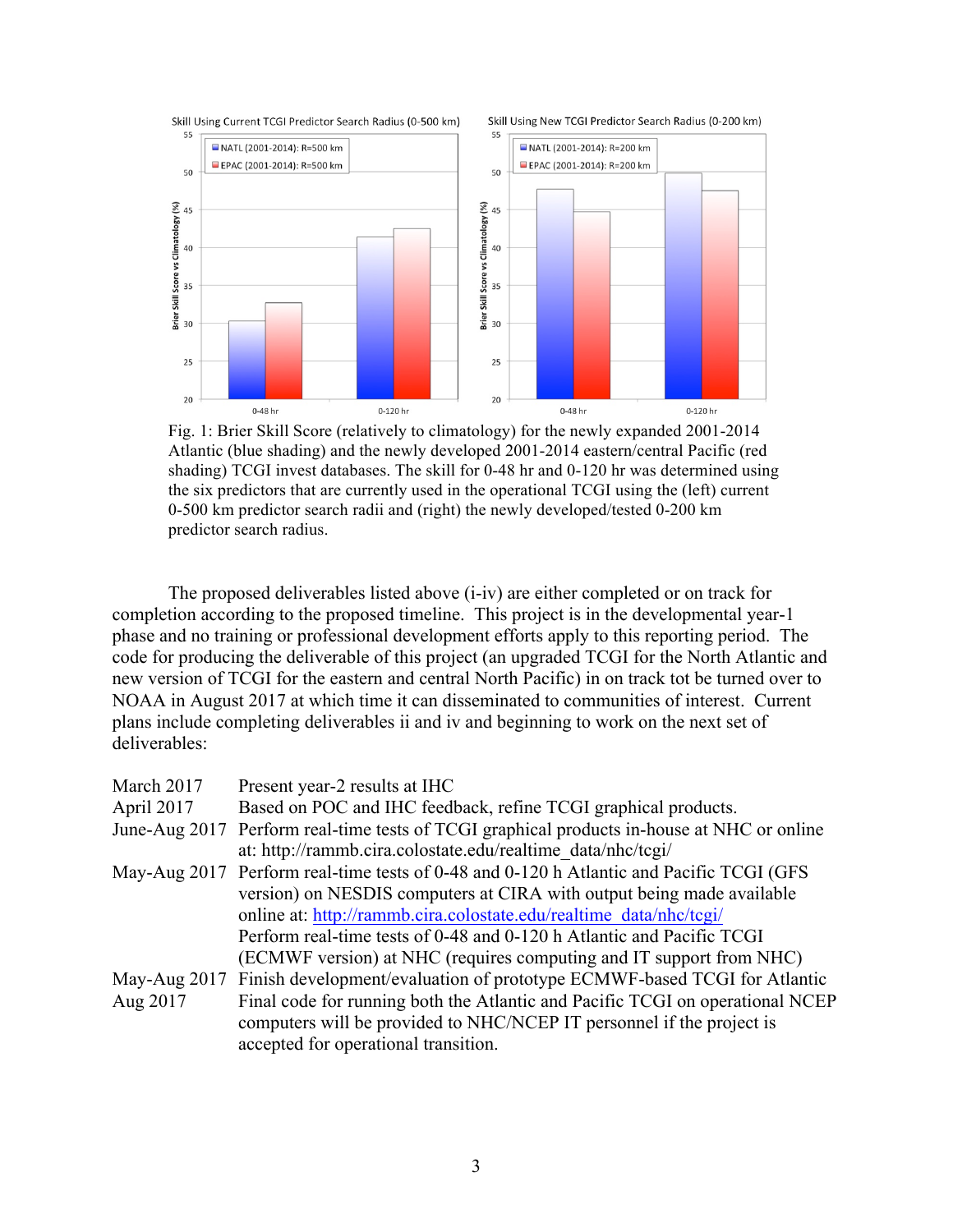# **2. PRODUCTS**

Efforts related to this project's current reporting period have produced the following:

- a. Conference Papers & Presentations
	- Dunion, J.P., J. Kaplan, A.B. Schumacher, J. Cossuth, K.D. Musgrave, and P. Leighton, 2016: Improvements to the Tropical Cyclone Genesis Index (TCGI). *70th Interdepartmental Hurricane Conference - Tropical Cyclone Operations and Research Forum*, Miami, FL, Office of Fed. Coord. For Meteor. Services and Supporting Research, NOAA. http://www.ofcm.gov/homepage/text/spc\_proj/ihc.html
	- Dunion, J.P., J. Kaplan, A. B. Schumacher, J. Cossuth, K.D. Musgrave, and P. Leighton, 2016: The Tropical Cyclone Genesis Index (TCGI),  $32^{\bar{n}d}$  *Amer. Meteor. Soc. Conf. on Hurricanes and Tropical Meteor.,* San Juan, Puerto Rico. https://ams.confex.com/ams/32Hurr/webprogram/start.html
- b. Real-Time TCGI Website (hosted by the Colorado State University-CIRA):
	- http://rammb.cira.colostate.edu/projects/tc\_genesis/
- c. 2001-2014 Tropical Disturbance Database for the Atlantic and Pacific
	- An updated tropical disturbance database for the North Atlantic spanning the years 2001-2014 has been developed under this project.
	- A new tropical disturbance database for the central and eastern North Pacific spanning the years 2001-2014 has been developed under this project.
- d. Software for Analyzing Tropical Cyclone Genesis in Atlantic and Pacific
	- New software has been developed to analyze important tropical cyclone inner core and environmental predictors for forecasting tropical cyclone genesis.
	- Algorithms have been developed to analyze the 2001-2014 Atlantic and Pacific databases and will be incorporated into the upgraded (new) TCGI for the Atlantic (Pacific).

# **3. PARTICIPANTS & OTHER COLLABORATING ORGANIZATIONS**

The following team members have contributed to this project (no changes to senior/key project personnel has occurred since the last reporting period and only the personnel and institutions listed below have been involved in the project during this reporting period):

### **Co-PIs**

John Kaplan, NOAA/AOML/Hurricane Research Division, john.kaplan@noaa.gov Andrea Schumacher, Colorado State University/CIRA, schumacher@cira.colostate.edu Joshua Cossuth, Naval Research Laboratory-Monterey, Joshua.Cossuth.ctr@nrlmry.navy.mil

# **Co-Is**

Paul Leighton, NOAA/AOML/Hurricane Research Division, paul.leighton@noaa.gov Kate Musgrave, Colorado State University/CIRA, Kate.Musgrave@colostate.edu